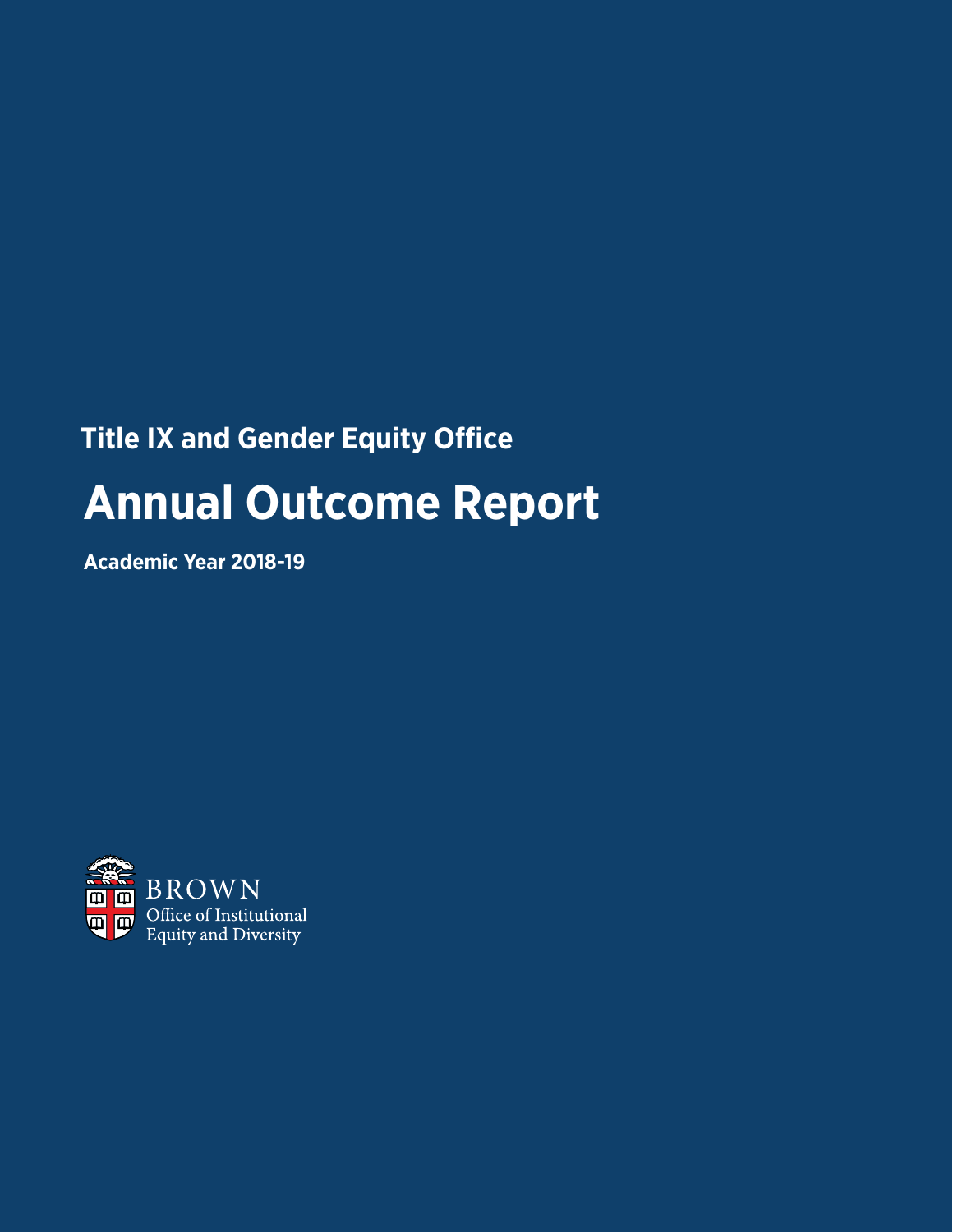## **Title IX and Gender Equity Office Annual Outcome Report**

## **Academic Year 2018-19**

Each year, the Title IX and Gender Equity Office at Brown University issues a report that presents data on sexual misconduct involving members of the Brown community. The data reflects incidents of conduct prohibited within Brown's Sexual and Gender-Based Harassment, Sexual Violence, Relationship and Interpersonal Violence and Stalking Policy, as well as the disposition of formal and informal complaint resolutions. The purpose of reporting these statistics and outcomes is to increase awareness and promote transparency. The data reported in this document reflect the period of July 1, 2018, through June 30, 2019.

The report also highlights campus-wide efforts to prevent gender-based harassment and discrimination. This year's report outlines Title IX and Gender Equity Office initiatives focused on training, assessment and procedure updates.

## **I. Training**

With the goal of reducing incidents of gender-based harassment and discrimination, including incidents of sexual violence, providing training for members of the Brown community remains a priority. The Title IX and Gender Equity Office trained responsible employees on their obligations under Title IX of the Education Amendment Act of 1972 and hosted sessions to increase awareness of Brown's policy and the prohibited conduct contained therein. Over the course of the year, the Title IX Program Officer facilitated 41 training sessions and workshops reaching more than 2,500 faculty, staff and student participants.

In addition to Title IX and Gender Equity Office trainings, campus partners including the LGBTQ Center and the Sarah Doyle Center for Women and Gender educate students about the concepts of gender in all of its forms. Colleagues in the BWell Health Promotion office provide comprehensive and diverse educational interventions on how to interrupt and prevent incidents across the spectrum of interpersonal violence, covering topics including consent and bystander intervention strategies. These programs reach a large portion of the campus community. In the 2018-19 academic year, BWell delivered approximately 150 in-person workshops, reaching more than 6,000 new and returning undergraduate, graduate and medical school students. One of the more widespread initiatives was the Sexual Assault Peer Education program, which reached 957 participants in 30 workshops last year.

Across all training efforts by the Title IX and Gender Equity Office and its partners, the goal is to educate students, faculty and staff on how to prevent sexual and gender-based misconduct, report issues, seek help and identify problematic behavior in themselves and others.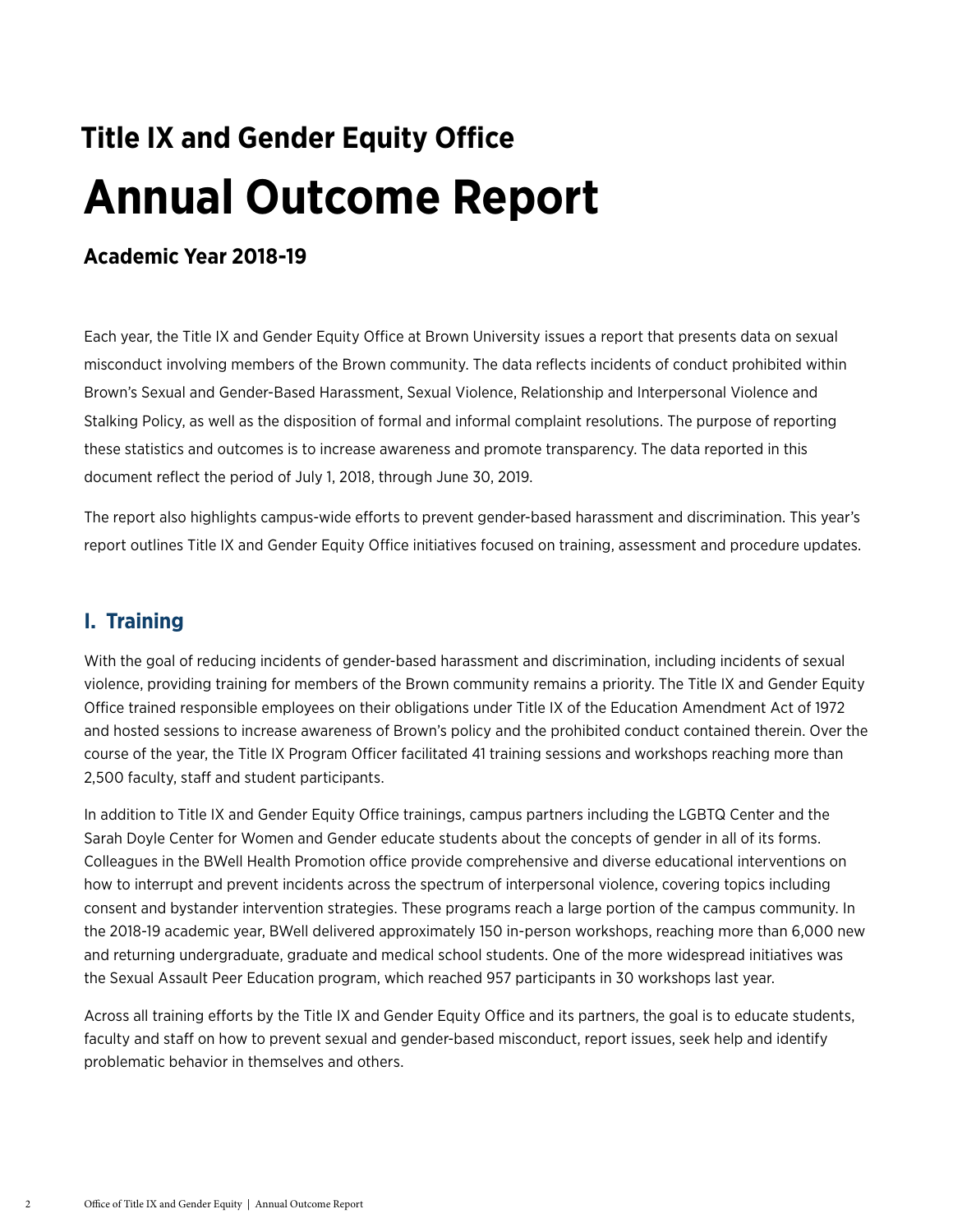## **II. Assessment**

Assessing campus-wide efforts to prevent and respond to incidents of sexual and gender-based misconduct remains an essential part of Brown's approach to creating and maintaining a safe learning, living and working environment.

During the year, Brown's Steering Committee on Equity and Diversity conducted a three-year review of matters related to Title IX and gender equity. This committee includes student representatives from undergraduate, graduate and medical school programs as well as staff and faculty. The committee released a report, available on the Office of Institutional Equity and Diversity [website,](https://www.brown.edu/about/administration/institutional-diversity/title-ix-three-year-review) that summarizes its review and offers additional recommendations.

In addition to this community-centered assessment, the University participated in the 2019 AAU Campus Climate Survey on Sexual Assault and Misconduct, organized by the Association of American Universities to assess the prevalence rates of sexual violence and harassment experienced by students, attitudes toward bystander intervention strategies and perception of campus resources. [Survey results](https://www.brown.edu/about/administration/title-ix/survey) can be found on the Title IX and Gender Equity website.

## **III. Policy and Procedures**

In 2018-19, Brown made no revisions to its unified policy, titled the Sexual and Gender-Based Harassment, Sexual Violence, Relationship and Interpersonal Violence and Stalking Policy or the complaint procedures for students, faculty and staff. The University continues to await the U.S. Department of Education's release of new final regulations governing universities' obligations under Title IX.

## **IV. Summary of Referrals and Reports to the Title IX and Gender Equity Office**

The prevalence of sexual harassment, sexual violence and gender-based inequity remains a problem for campuses nationwide. While the Title IX and Gender Equity Office at Brown has seen an increase in individuals seeking support over the last three years, this increase may not directly correlate to an increase in incidents of sexual harassment, sexual violence and gender-based inequity. Instead, the increased number of reports' may be an indicator that community members are becoming increasingly aware of available campus resources and making use of support services across campus as a result of the Office's outreach efforts. Results of the 2019 AAU Campus Climate Survey on Sexual Assault and Misconduct support this understanding, indicating more awareness of campus resources among students and increased trust that Brown takes reports seriously and conducts fair investigations.

It is important to note that the data for reports in the charts on the following pages do not align with those found in the Annual Security Report issued by Brown's Department of Public Safety to comply with the Jeanne Clery Disclosure of Campus Security Policy and Campus Crime Statistics Act. The Clery Act requires reporting for specific categories of sexual violence that occur on or in the area immediately surrounding the campus. The data contained in this Annual Outcome Report reflect allegations of conduct prohibited within Brown's Sexual and Gender-Based Harassment, Sexual Violence, Relationship and Interpersonal Violence and Stalking Policy. This report includes

<sup>&</sup>lt;sup>1</sup>For the purpose of this document, "report" means any notification or information submitted to the Title IX and Gender Equity Office.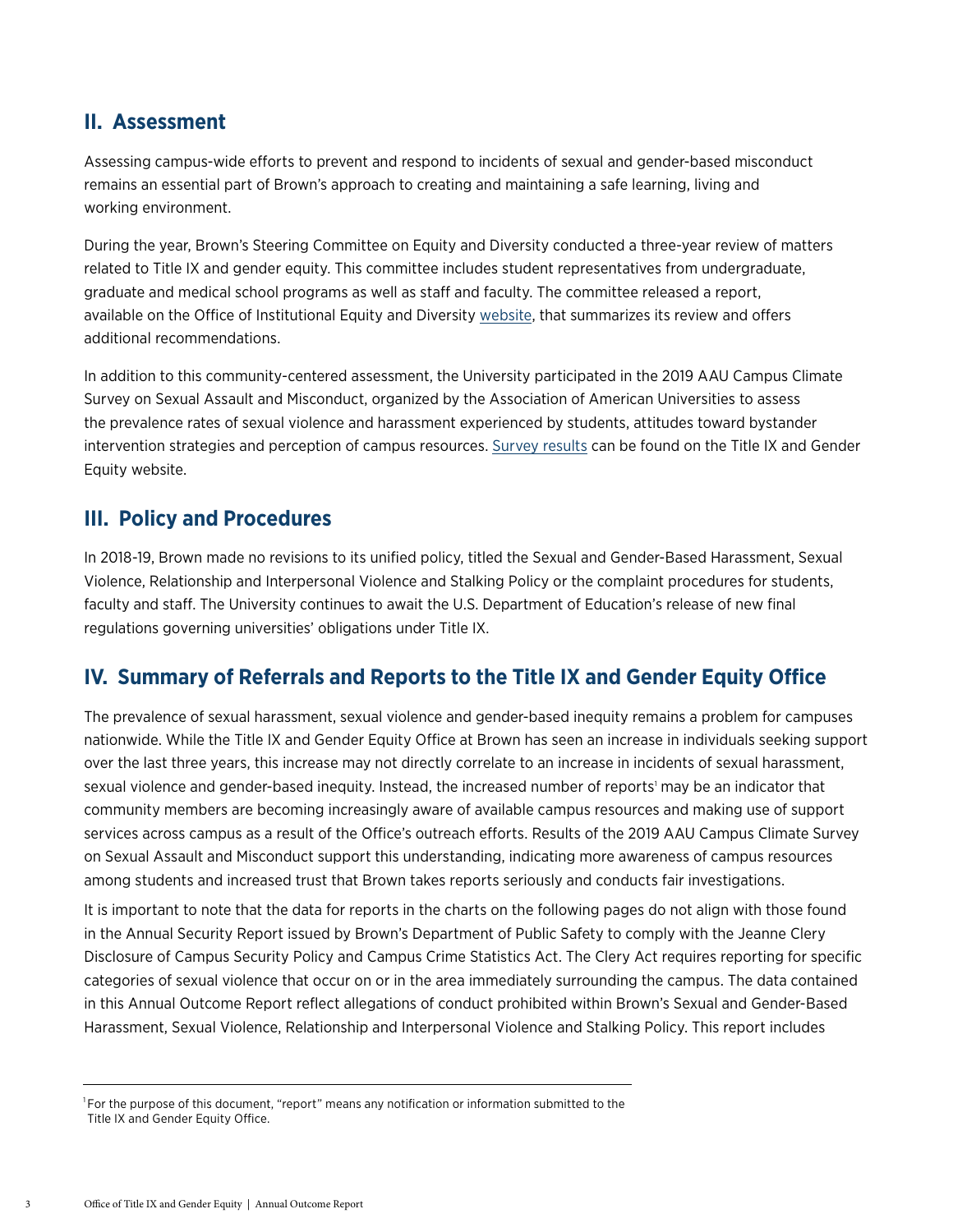conduct reported to have occurred on- or off-campus, including during University-sanctioned activities or programs abroad. This report also includes allegations against individuals not affiliated with the University. As such, some but not all of these data are embedded within the University's Annual Security Report, which has a different scope. The Annual Security Report and this Annual Outcome report provide a different context and way in which the University seeks to understand what is occurring within the Brown community.

#### Incidents Reported to the Title IX Office

The Title IX and Gender Equity Office received 99 referrals between July 1, 2018, and June 30, 2019. The 99 referrals reported 104 allegations of prohibited conduct or inappropriate behavior. The incidents reported represent conduct alleged to have occurred between 1986 and 2019, but first reported to Brown between July 2018 and June 2019. The information came from self-reports, third parties who witnessed or were concerned for another individual dealing with the effects of sexual violence, and responsible employees. Responsible employees are designated individuals across campus who are required to share information directly with the Title IX and Gender Equity Office regarding incidents.

These incidents are categorized using the language of the reporting party. The Title IX and Gender Equity Office aligned reported information to the prohibited conduct within the Sexual and Gender-Based Harassment, Sexual Violence, Relationship and Interpersonal Violence and Stalking Policy. In certain circumstances, the Office did not receive enough information to determine whether an incident constituted prohibited conduct as defined in Brown's policy. This may have been because the reporting party did not have that information or chose not to share certain details. Twelve of the 104 allegations reported fell into the category of "unable to categorize." Ten of the 99 referrals involved respondents not affiliated with the University. In six of the 99 referrals, the name of the respondent(s) or affiliation with the University was not disclosed.

As outlined in the University's complaint process, the Title IX Program Officer engaged in an initial assessment for each reported incident to evaluate any ongoing risk to the community and to implement interventions and support measures as needed. Twenty-two of the 99 referrals to the Title IX and Gender Equity Office were resolved through the formal or informal complaint process in instances in which a complaint resolution procedure was requested by the reporting party or the Office identified a pattern of prohibited conduct involving the same respondent.

The chart below represents allegations reported to the Title IX and Gender Equity Office.

#### Incidents Reported to the Title IX and Gender Equity Office, July 2018 to June 2019

| <b>Prohibited Conduct</b>                                                                                                                                                                                                                                                     | # of Complaints |
|-------------------------------------------------------------------------------------------------------------------------------------------------------------------------------------------------------------------------------------------------------------------------------|-----------------|
| Sexual or Gender-Based Harassment                                                                                                                                                                                                                                             | 30              |
| Sexual Assault (including non-consensual touching, non-consensual penetration and sexual assault undefined by the reporting party)                                                                                                                                            | 37              |
| Sexual Exploitation and Sexual Coercion                                                                                                                                                                                                                                       |                 |
| Relationship and Interpersonal Violence                                                                                                                                                                                                                                       | 6               |
| Stalking                                                                                                                                                                                                                                                                      | 5               |
| Provision of Alcohol and/or Other Drugs for Purposes of Prohibited Conduct<br>(This figure does not indicate whether alcohol or drugs were used by individuals involved in an incident,<br>but whether such substances were used as a means to engage in prohibited conduct.) | O               |
| Retaliation                                                                                                                                                                                                                                                                   | 3               |
| Prohibited Consensual Sexual or Intimate Relationship with a Student                                                                                                                                                                                                          |                 |
| Unable to Categorize                                                                                                                                                                                                                                                          | 12              |
| Conduct outside of the scope of the Sexual and Gender-Based Harassment,<br>Sexual Violence, Relationship and Interpersonal Violence and Stalking Policy                                                                                                                       | 8               |
| Total                                                                                                                                                                                                                                                                         | $104*$          |

\*Does not total 99 as some referrals included more than one type of prohibited conduct.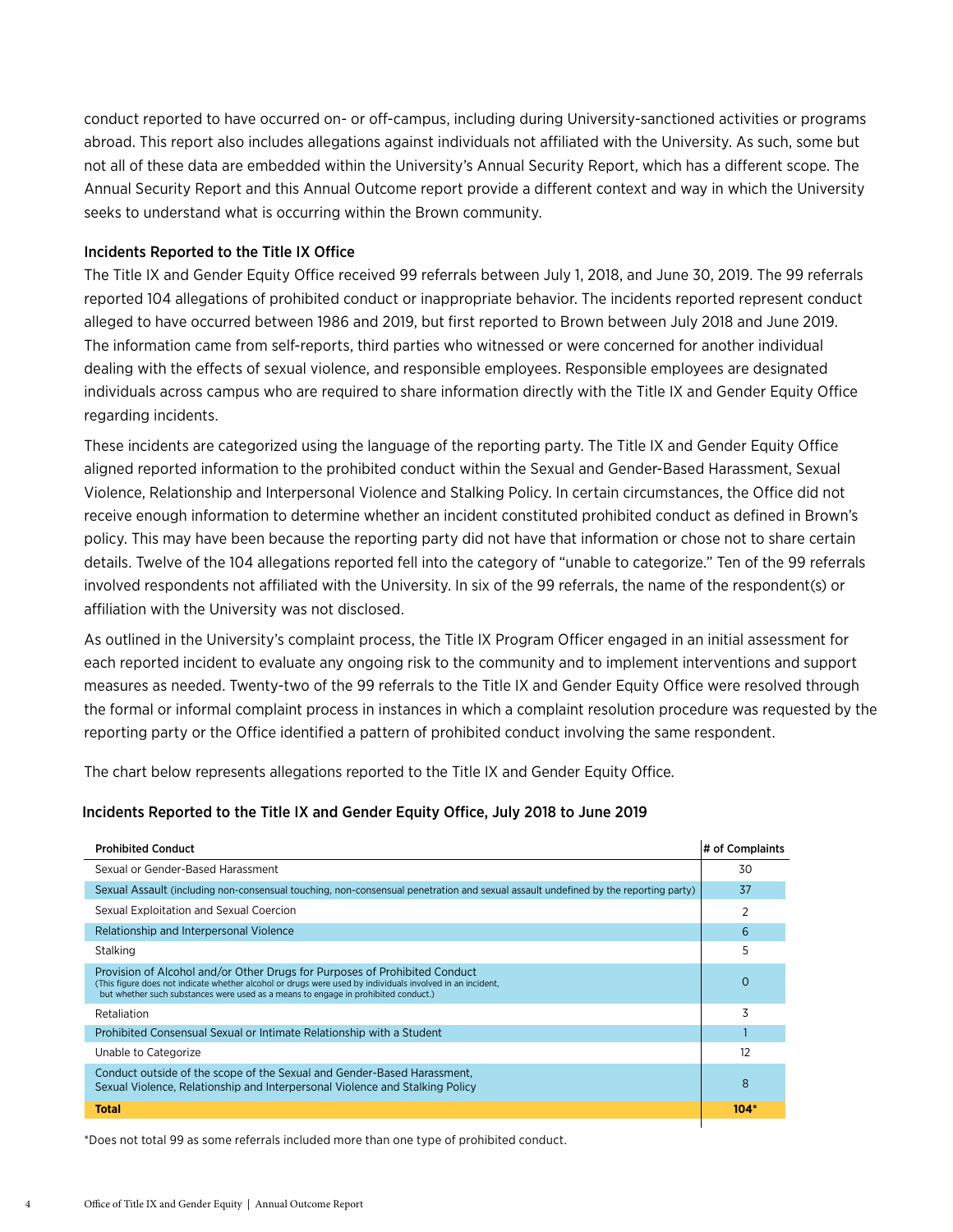## **A. Complaint Process**

Twenty-two individuals used Brown's complaint procedures associated with the Sexual and Gender-Based Harassment, Sexual Violence, Relationship and Interpersonal Violence and Stalking Policy. Eleven complainants used the formal procedure and 11 complainants used the informal procedure. The informal and formal resolution procedures are defined in Brown's respective complaint processes for faculty, staff and students.

#### Formal Complaints

The charts below provide an overview of the prohibited conduct alleged in the 11 formal complaints, along with data on case outcomes. As in previous charts, reports that described multiple allegations of prohibited conduct are counted in each category.

### Overview of Formal Complaint Procedures Initiated with the Title IX Office, July 2018 to June 2019

| <b>Prohibited Conduct</b>                                                                                         | # of Complaints |
|-------------------------------------------------------------------------------------------------------------------|-----------------|
| Sexual or Gender-Based Harassment                                                                                 | 6               |
| Sexual Assault (as defined in the chart above, on page 6)                                                         |                 |
| Sexual Exploitation and Sexual Coercion                                                                           | 0               |
| Relationship and Interpersonal Violence                                                                           |                 |
| Stalking                                                                                                          |                 |
| Provision of Alcohol and/or Other Drugs for Purposes of the Prohibited Conduct (as defined in the chart previous) |                 |
| Retaliation                                                                                                       | 0               |
| <b>Total</b>                                                                                                      | $15*$           |

\*Does not total 11 as some complaints included more than one type of prohibited conduct.

#### Case Outcomes, July 2018 to June 2019

|                                  | Not Responsible | Responsible | Withdrawn | <b>Referred to</b><br><b>Another Process</b> |
|----------------------------------|-----------------|-------------|-----------|----------------------------------------------|
| <b>Prohibited Conduct Totals</b> |                 |             |           |                                              |

## Case Sanctions for Responsible Findings, July 2018 to June 2019

|                                                               | Reprimand | <b>Probation</b> | <b>Deferred</b><br><b>Suspension</b> | <b>Suspension</b> | Expulsion/<br><b>Termination</b> |
|---------------------------------------------------------------|-----------|------------------|--------------------------------------|-------------------|----------------------------------|
| <b>Prohibited Conduct Totals</b><br>for Responsible Findings* |           |                  |                                      |                   |                                  |

\*Does not total four, as a Hearing Panel can assign one or more sanctions to a charge.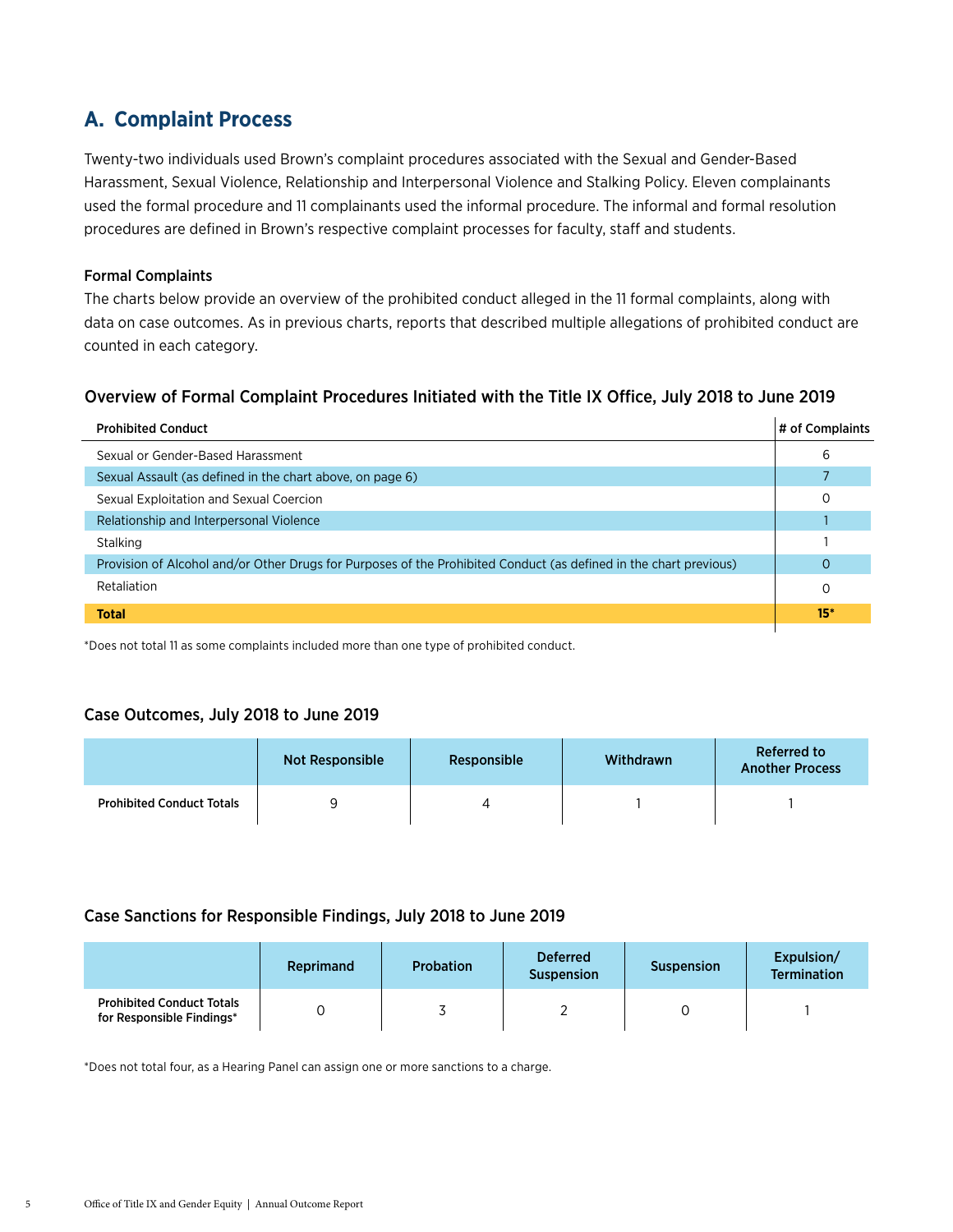#### Case Outcome Appeals

Brown's unified policy allows complainants and respondents to appeal an outcome on the following grounds:

- 1) substantial procedural error that materially affected the outcome; and/or
- 2) material, new evidence not reasonably available at the time of the hearing.

Cases involving a student respondent can also be appealed on the grounds of a decision and/or sanction that is clearly contrary to the weight of the evidence.

No appeals were submitted in the 2018-19 academic year.

#### Informal Complaints

The informal resolution procedure is a process that allows parties to propose their own resolution or terms as an appropriate outcome to a complaint. This process does not require the complainant to communicate directly with the respondent, nor does it involve an investigation, hearing or finding. Below is a chart that shows the prohibited conduct alleged in the 11 informal complaints.

### Overview of Informal Complaints Initiated with the Title IX Office, July 2018 to June 2019

| <b>Prohibited Conduct</b>                                                                                         | # of Complaints |
|-------------------------------------------------------------------------------------------------------------------|-----------------|
| Sexual or Gender-Based Harassment                                                                                 |                 |
| Sexual Assault (as defined in the chart above, on page 6)                                                         | 6               |
| Sexual Exploitation and Sexual Coercion                                                                           | O               |
| Relationship and Interpersonal Violence                                                                           |                 |
| Stalking                                                                                                          | 0               |
| Provision of Alcohol and/or Other Drugs for Purposes of the Prohibited Conduct (as defined in the chart previous) | O               |
| Retaliation                                                                                                       |                 |
| <b>Total</b>                                                                                                      | 11              |
|                                                                                                                   |                 |

Case outcomes from informal resolutions were varied and included interventions such as training on the concepts of implicit bias, consent and inclusive teaching practices; reflective conversations or clinical assessments to reduce repeated behavior; changes in academic program or concentration; letters of acknowledgement sent to the complainant; and restrictions on participation in leadership roles on campus.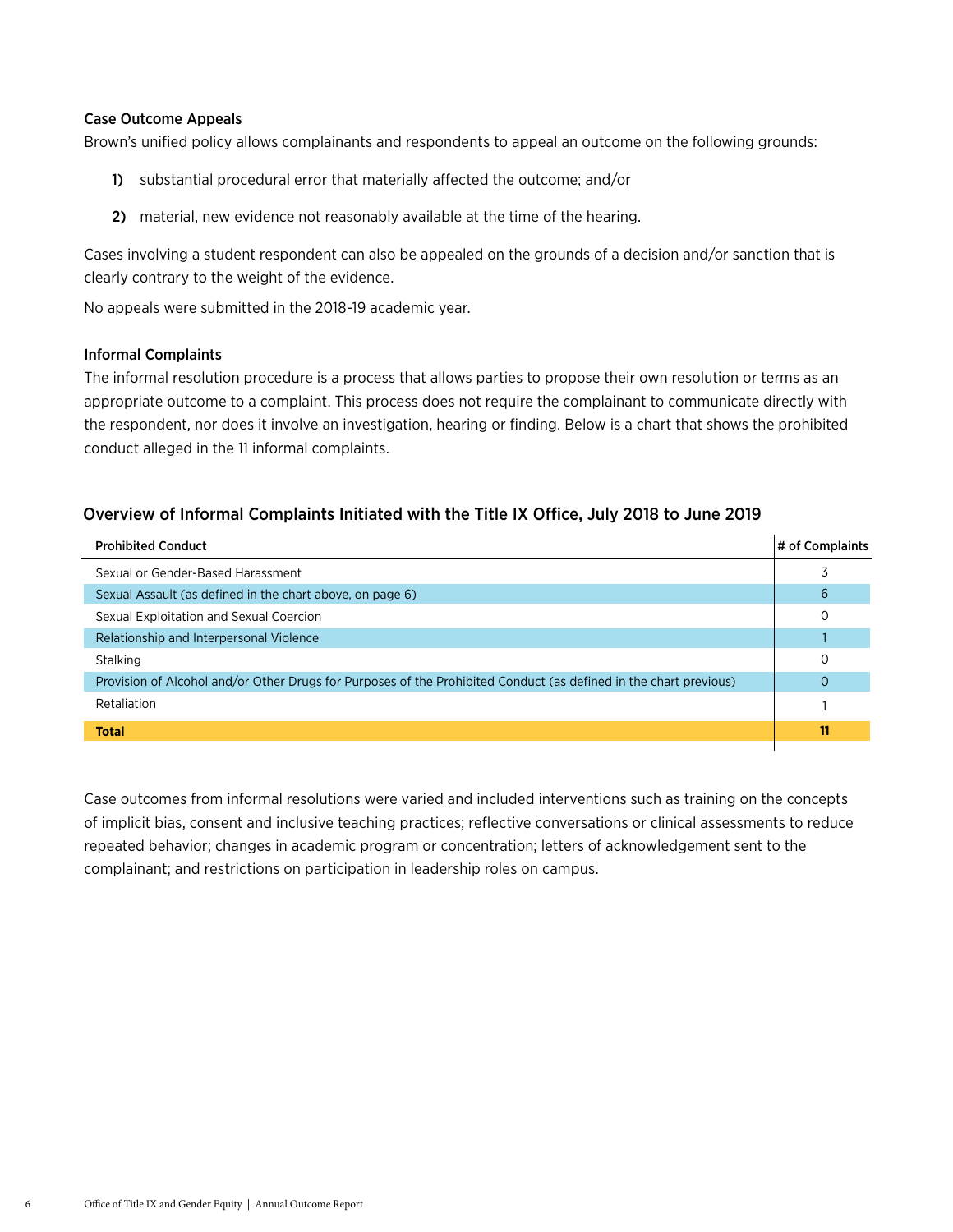## **V. Conclusion**

Sexual violence and gender-based discrimination are societal issues that plague communities and institutions of higher education across the globe. Reducing incidents of sexual violence and creating inclusive living, learning and work communities is central to Brown's commitment to inclusive excellence. This Annual Outcome Report is not an exhaustive account of the full work of the Title IX and Gender Equity Office, but rather a reflection of the University's approach to realizing those goals. Training and educating are key strategies to reduce incidents of sexual- violence and gender-based inequity. This approach has resulted in a steady number of community members giving voice to their experiences and seeking support. These reports also enable the University to develop training and intervention programs that reflect what is happening among community members.

In assessing this year's data, sexual and gender-based harassment and non-consensual sexual contact continue to be the predominant forms of prohibited conduct reported, and the 2018-19 academic year saw a subtle increase in the total number when compared to the prior year. The increase in community members making use of informal resolution procedures was notable and significant — this is a positive development, as informal procedures can address barriers to reporting incidents. This barrier was noted in the 2019 AAU Campus Climate Survey report, as some community members who experience incidents do not want to get someone in trouble or feel the matter is not serious enough to report.

Brown University will continue to advance prevention and intervention efforts as community members across campus strive to decrease prohibited behaviors from occurring. As the University addresses the changes the U.S. Department of Education is expected to make to the regulations governing response to reports of misconduct, Brown will maintain complaint procedures that are equitable, fair and accessible to all community members.